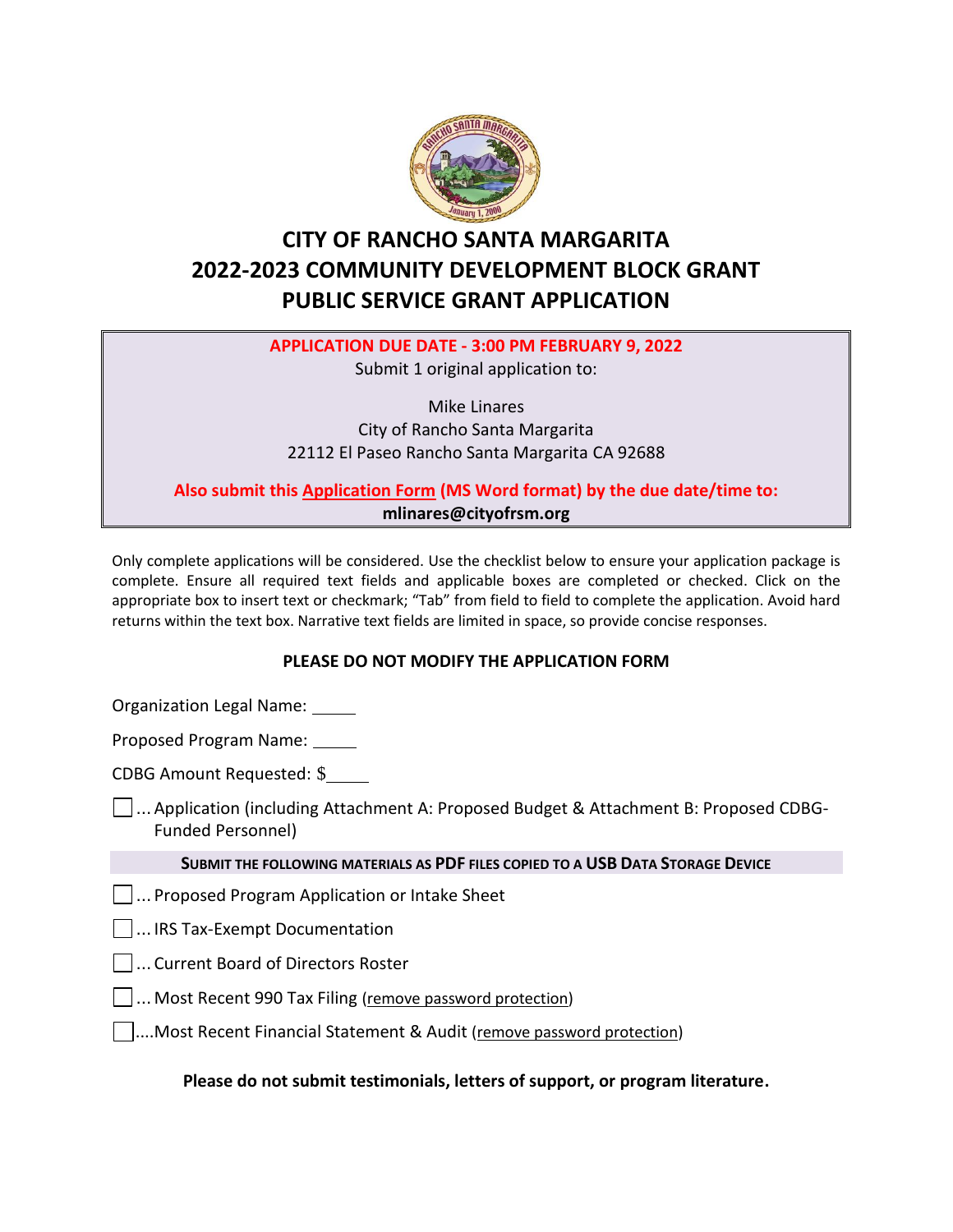### **APPLICANT GENERAL INFORMATION**

|    | A. Organization Legal Name: 1888.                                                                                                                                                                                                                      |
|----|--------------------------------------------------------------------------------------------------------------------------------------------------------------------------------------------------------------------------------------------------------|
|    | B. Mailing Address: _____                                                                                                                                                                                                                              |
|    | C. Proposed Program Name:                                                                                                                                                                                                                              |
|    | D. Check the <b>ONE</b> category that best describes the proposed program<br>Senior<br>Disabled Adults<br>Youth<br>  Low/Mod General                                                                                                                   |
|    | $\Box$ Fair Housing $\Box$ Housing<br>Homeless                                                                                                                                                                                                         |
|    |                                                                                                                                                                                                                                                        |
|    | E. Is this application submitted by a faith-based organization? $\Box$ Yes<br><b>No</b>                                                                                                                                                                |
|    | F. Is this request for a New $\Box$ or Existing $\Box$ program?                                                                                                                                                                                        |
|    | G. Location of where service will be provided (i.e., specify if the program is citywide, a street<br>address, a school site, etc.): _____                                                                                                              |
|    | H. Person to contact regarding this application:                                                                                                                                                                                                       |
|    | Email Address: _____<br>Name: 1988 Manual Manual Second Second Second Second Second Second Second Second Second Second Second Second Second Second Second Second Second Second Second Second Second Second Second Second Second Second Second Second S |
|    | Telephone: Fax: Fax:                                                                                                                                                                                                                                   |
|    | I. Federal Tax ID Number: _____<br>DUNS Number: _____                                                                                                                                                                                                  |
| J. | Organization officials that will execute the grant agreement (2 required):                                                                                                                                                                             |
|    | Title: $\_\_$<br>Name: $\_\_$                                                                                                                                                                                                                          |
|    | Title: $\_\_$<br>Name: $\frac{1}{\sqrt{1-\frac{1}{2}}}\right $                                                                                                                                                                                         |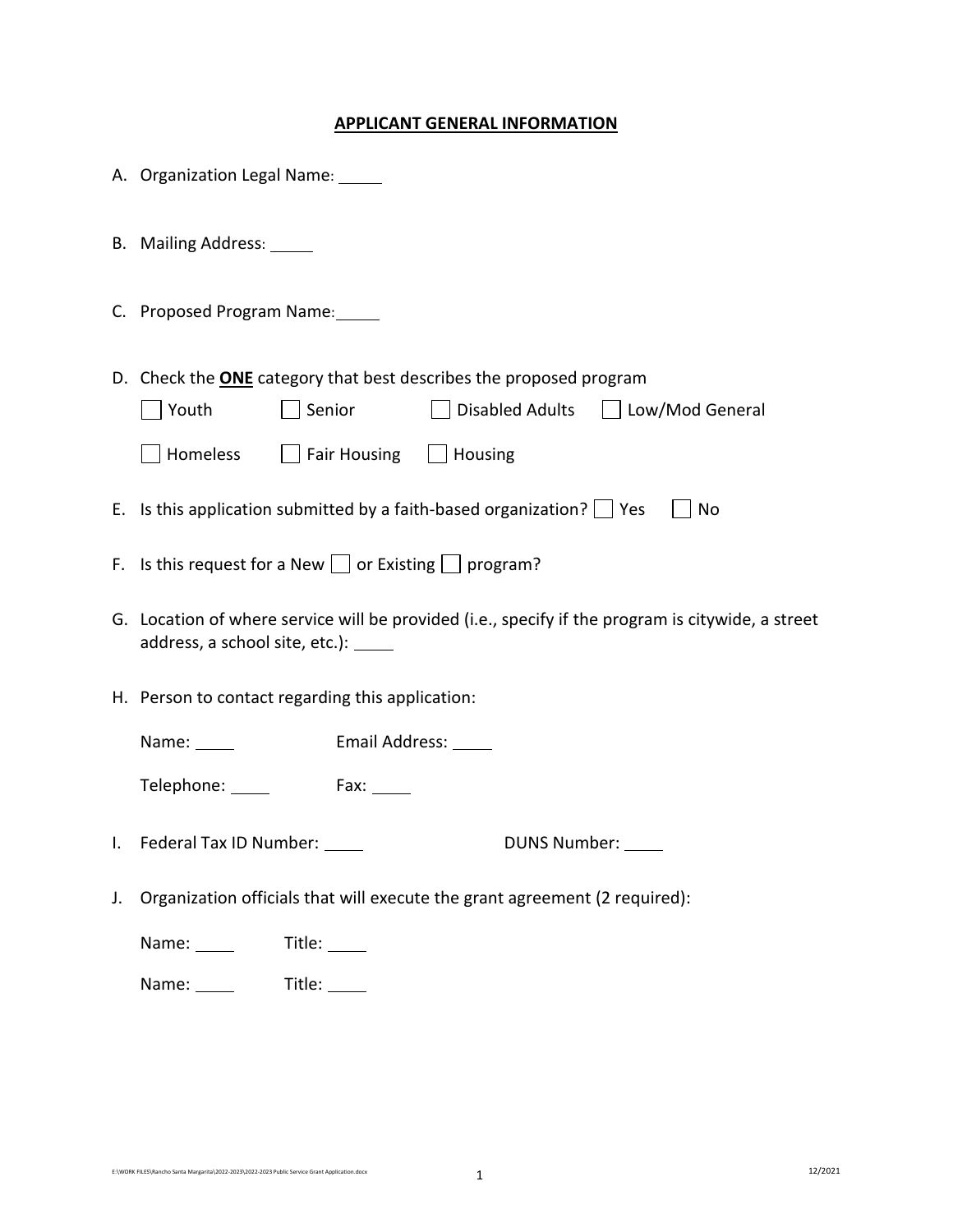#### **2. COMMUNITY NEED FOR PROGRAM**

- A. Summarize the nature and need for the proposed program in RSM. Include information regarding the characteristics of persons to be served (e.g., age, disability, income situation, other distinguishing characteristics) and data that supports the unmet need for the proposed program in RSM.
- B. Discuss if other organizations provide a similar service to RSM residents and how the proposed program differs or augments these similar services? Explain why you consider this program costeffective compared to similar services provided by another agency.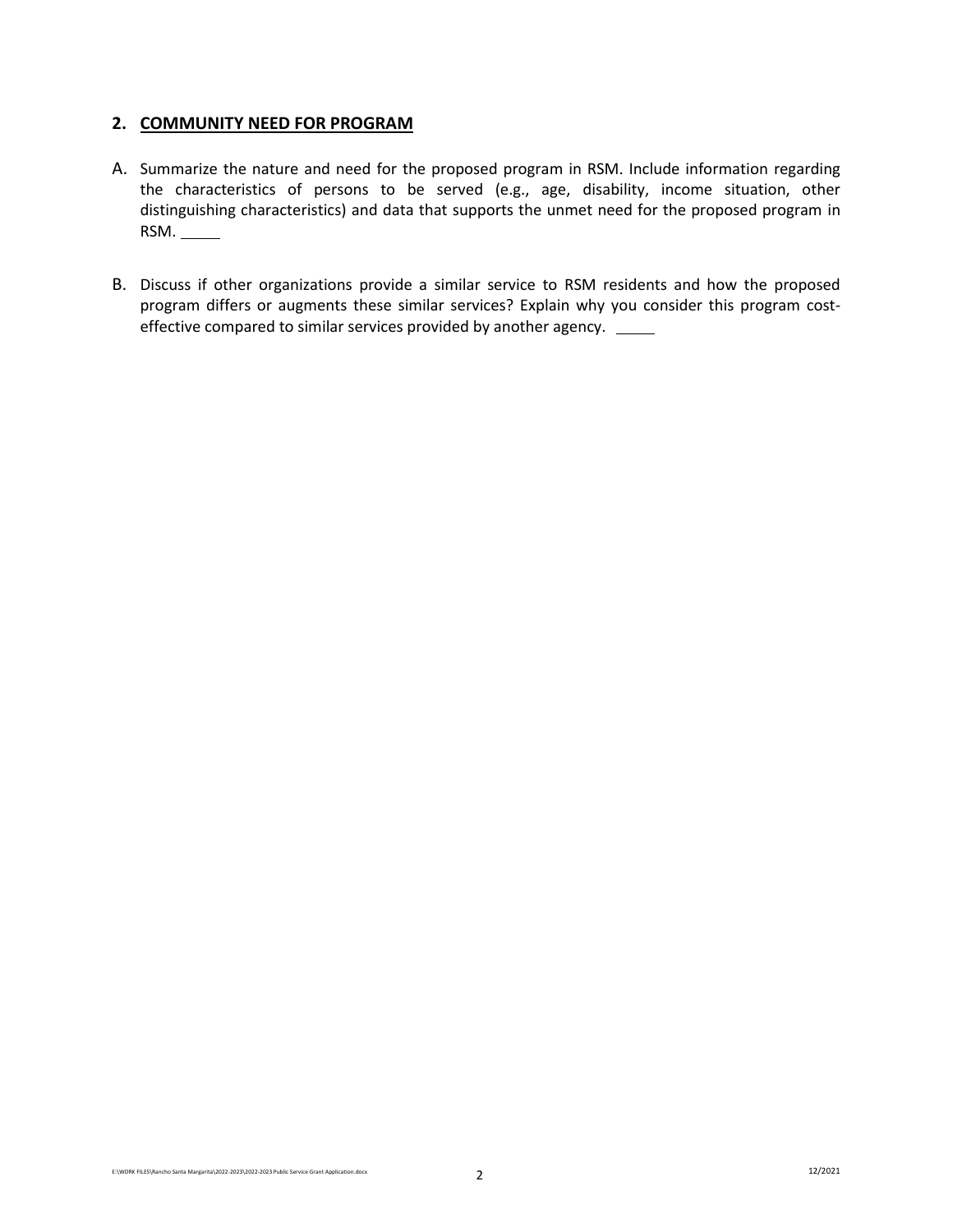- C. Provide the following information regarding the anticipated number of individuals to be served by the proposed program from **7/1/2022 - 6/30/2023**:
	- 1. How many unduplicated **individuals will benefit from the proposed activity regardless of City of residence**? Individuals
	- 2. How many RSM residents will be assisted with the requested CDBG funds? Individuals
- D. Provide a Performance Plan (Goals and Objectives) via a "break-down" of the number of Laguna Niguel residents to be served and the type of service(s) to be provided. Each resident obtaining services should be counted one time for the year and toward a single service category. See the sample below.

| <b>SAMPLE PERFORMANCE PLAN</b> |                                                                                           |  |  |  |  |
|--------------------------------|-------------------------------------------------------------------------------------------|--|--|--|--|
| <b>RSM Residents</b>           | <b>Type of Service Provided</b>                                                           |  |  |  |  |
|                                | <b>Phone Referrals</b>                                                                    |  |  |  |  |
|                                | Education / Outreach (community presentations, distribution of flyers, pamphlets, etc.)   |  |  |  |  |
|                                | <b>Counseling Services</b>                                                                |  |  |  |  |
|                                | Direct Assistance (rental, transitional housing, legal services, emergency shelter, etc.) |  |  |  |  |
|                                | ΤΩΤΔΙ                                                                                     |  |  |  |  |

| <b>PROPOSED PERFORMANCE PLAN</b>                        |              |  |  |  |  |  |
|---------------------------------------------------------|--------------|--|--|--|--|--|
| <b>RSM Residents</b><br><b>Type of Service Provided</b> |              |  |  |  |  |  |
|                                                         |              |  |  |  |  |  |
|                                                         |              |  |  |  |  |  |
|                                                         |              |  |  |  |  |  |
|                                                         |              |  |  |  |  |  |
|                                                         | <b>TOTAL</b> |  |  |  |  |  |

E. From the list below, select one HUD-required "Objective" and one HUD-required "Outcome" that the proposed activity will address.

#### **HUD Objectives**

- **Create a Suitable Living Environment:** Activity designed to benefit the community, families, or individuals by addressing living environment issues.
- **Provide Decent Affordable Housing: Housing activity designed to meet individual family or** community housing needs.
- Create Economic Opportunities: Activity such as economic development or commercial revitalization that creates or expands job opportunities.

#### **HUD Outcomes**

- Availability/Accessibility: Services, infrastructure, housing, or shelter will be made available/accessible to Low- & Moderate-Income people, including the disabled.
- Affordability: The activity will provide affordability for Low- & Moderate-Income people, including creation/maintenance of affordable housing, basic infrastructure, or services.
- $\vert \ \vert$  Sustainability (Promoting Livable or Viable Communities): The program/project will improve the community by making it livable or viable by providing benefits to Low/Moderate-Income people.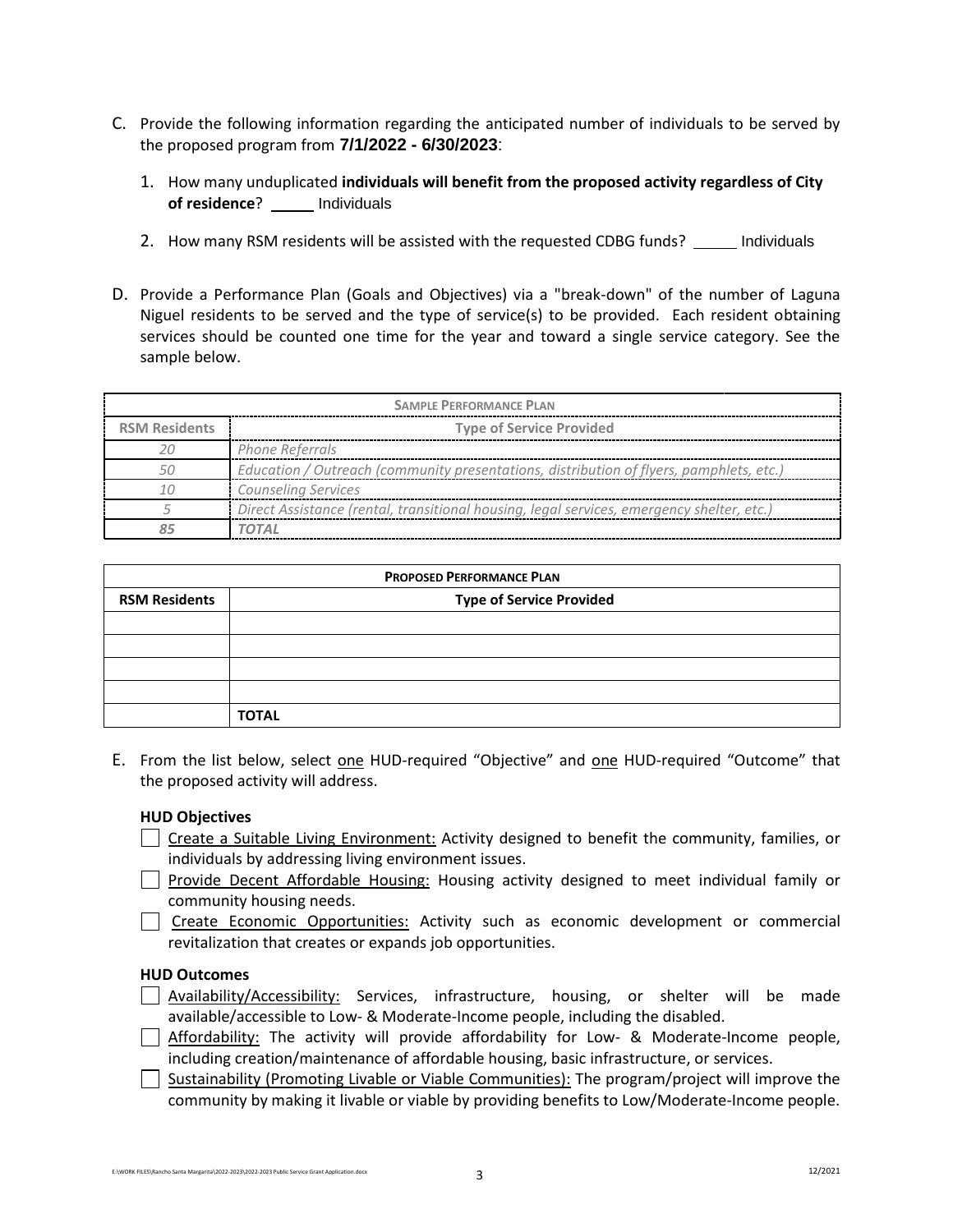F. Regarding the "Outcome" selected above, describe how the success & effectiveness of proposed services will be measured. Include a definition of success/effectiveness, tools to measure program success/effectiveness, and the percentage of individuals to be served that will meet the success/effectiveness threshold. If outcome measurements are not in place, discuss steps to implement performance measurements.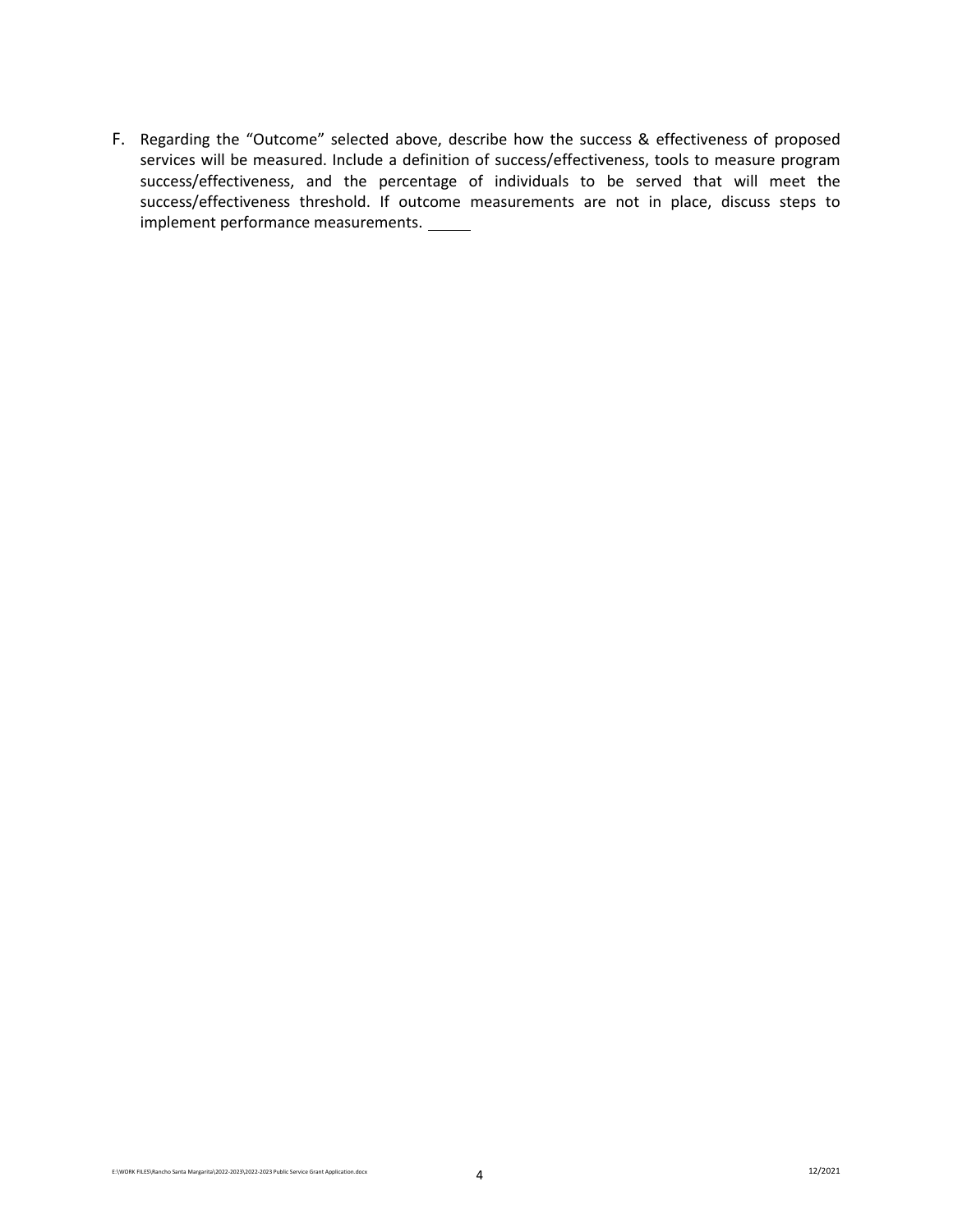#### **3. ORGANIZATION CAPACITY AND EXPERIENCE**

- A. Summarize your organization's experience to carry out the proposed program. Include information regarding the length of time providing service, professional qualification of staff (include license, academic credentials, etc.), and other relevant information.
- B. Has your agency received CDBG funding from the City of RSM in the past? Yes  $\Box$  No  $\Box$
- C. Summarize your organization's experience administering CDBG public service grant funds.

| Name of City or County Providing<br>Prior CDBG \$ | <b>Year Funds</b><br><b>Received</b> | <b>CDBG Grant</b><br>Amount | <b>Program Funded</b> |
|---------------------------------------------------|--------------------------------------|-----------------------------|-----------------------|
|                                                   |                                      |                             |                       |
|                                                   |                                      |                             |                       |
|                                                   |                                      | ъD                          |                       |

D. Are you requesting funding for this program from any other City or the County?  $Yes \cap No \cap$  If "**Yes**," from whom and how much?

| <b>City/County</b> | <b>Funding Source</b> | <b>Amount Requested</b> |  |
|--------------------|-----------------------|-------------------------|--|
|                    |                       |                         |  |
|                    |                       |                         |  |
|                    |                       |                         |  |

- E. Will volunteers, donated goods/services, and/or fundraising activities be used to supplement the proposed program? Yes  $\Box$  No  $\Box$  Summarize these efforts.  $\Box$
- F. Compliance with OMB Circular A-133 (Single Audit):
	- 1. In any one of the past 3 years, has your agency expended more than \$750,000 in federal funds during a fiscal year? Yes  $\vert$  No  $\vert$
	- 2. During this year(s), did your agency prepare a Single Audit compliant with OMB Circular A-133? Yes  $\Box$  No  $\Box$  If "Yes," provide a copy of the most recent Single Audit. If "No," explain why a Single Audit was not prepared.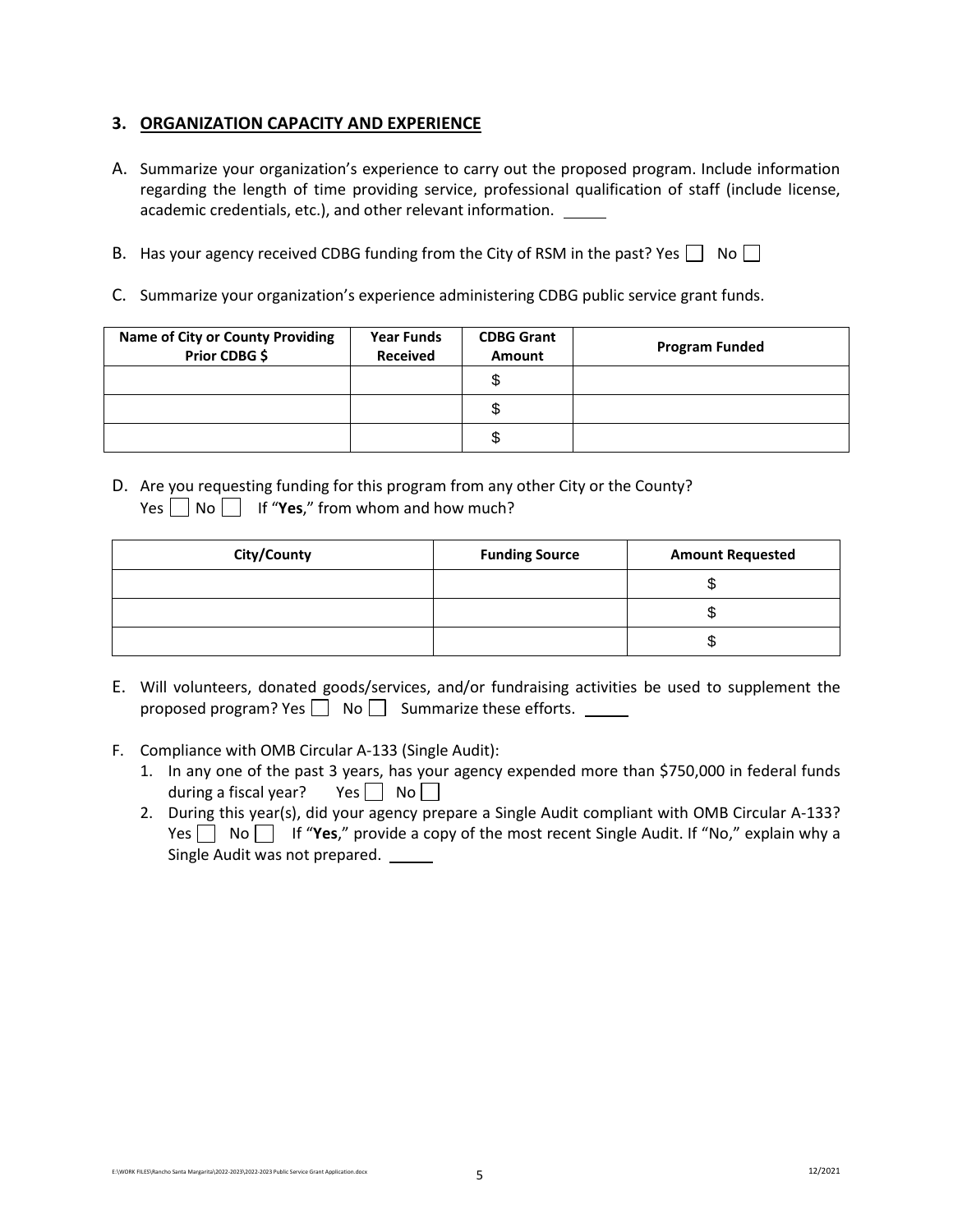#### **4. PROGRAM INFORMATION AND BUDGET**

- A. Complete the following budget summary for the proposed program.
	- 1. 2022-2023 CDBG Grant Funds Requested:  $\frac{\$}{3}$   $\frac{\$}{3}$
	- 2. Total 2022-2023 Program Budget:
	- 3. Total 2022-2023 Budget for **all programs offered by your agency**: \$
- B. Outline how requested CDBG funds will be utilized (e.g., staff salaries, benefits; program supplies; insurance; direct client assistance, etc.). Include information on how requested funds will directly benefit RSM residents. (Ensure that **Attachment A, "Proposed Program-Budget,"** reflects this outline.) \_\_\_\_\_\_
- C. Provide the following information regarding full-time, part-time, contract, and volunteer staff that will be utilized to provide the proposed service. (If CDBG funds are requested for personnel costs, **Attachment B "CDBG Funded Personnel"** must be completed.)

| Full-Time staff: | Part-Time staff:    |  |
|------------------|---------------------|--|
| Contract staff:  | Program volunteers: |  |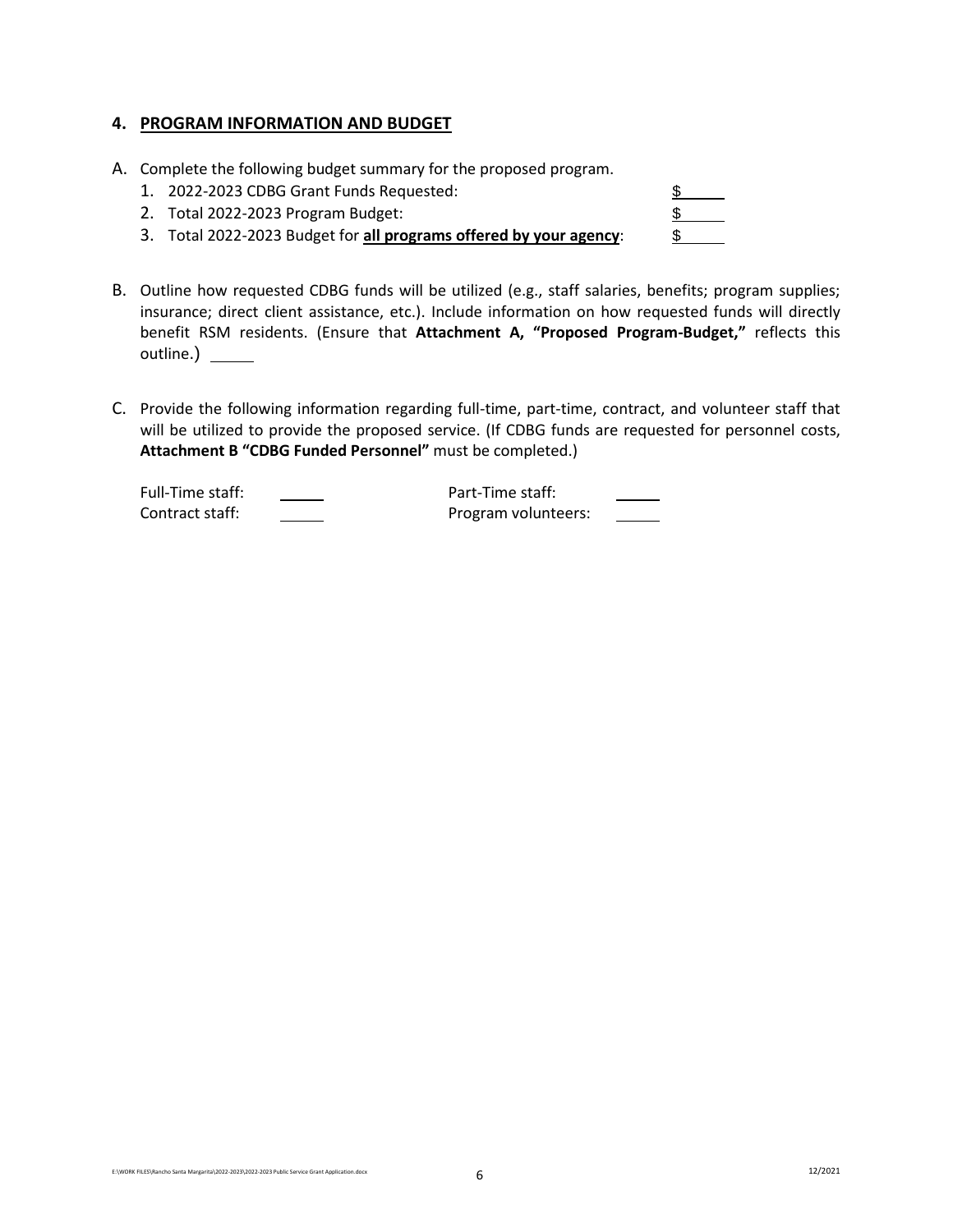#### **5. CLIENT INTAKE INFORMATION**

A. HUD requires that each organization providing services to individuals with CDBG public service grant funds document the size, race/ethnicity, and income of assisted households.

Does the proposed program application/intake form collect this information?  $Yes \nightharpoonup No \nightharpoonup$ 

If "**Yes**," how is the information documented?

- 1. Self-Certification: |
- 2. Analysis of household income documents such as tax returns/paychecks:  $\Box$

If "**No**," how will this information be collected and/or reported to the City?

*Note: Income documentation is not required but requested for "presumed beneficiary" category clients. Per HUD regulations, presumed beneficiaries include: abused children, seniors (over 62 years of age), battered spouses, severely disabled adults, homeless persons, illiterate persons, persons with HIV/AIDS, and migrant farmworkers. Documentation of "presumed beneficiary" status is required.*

- B. Will the proposed program exclusively serve presumed beneficiaries?
	- Yes  $\Box$  No  $\Box$

If "**Yes**," list the category

7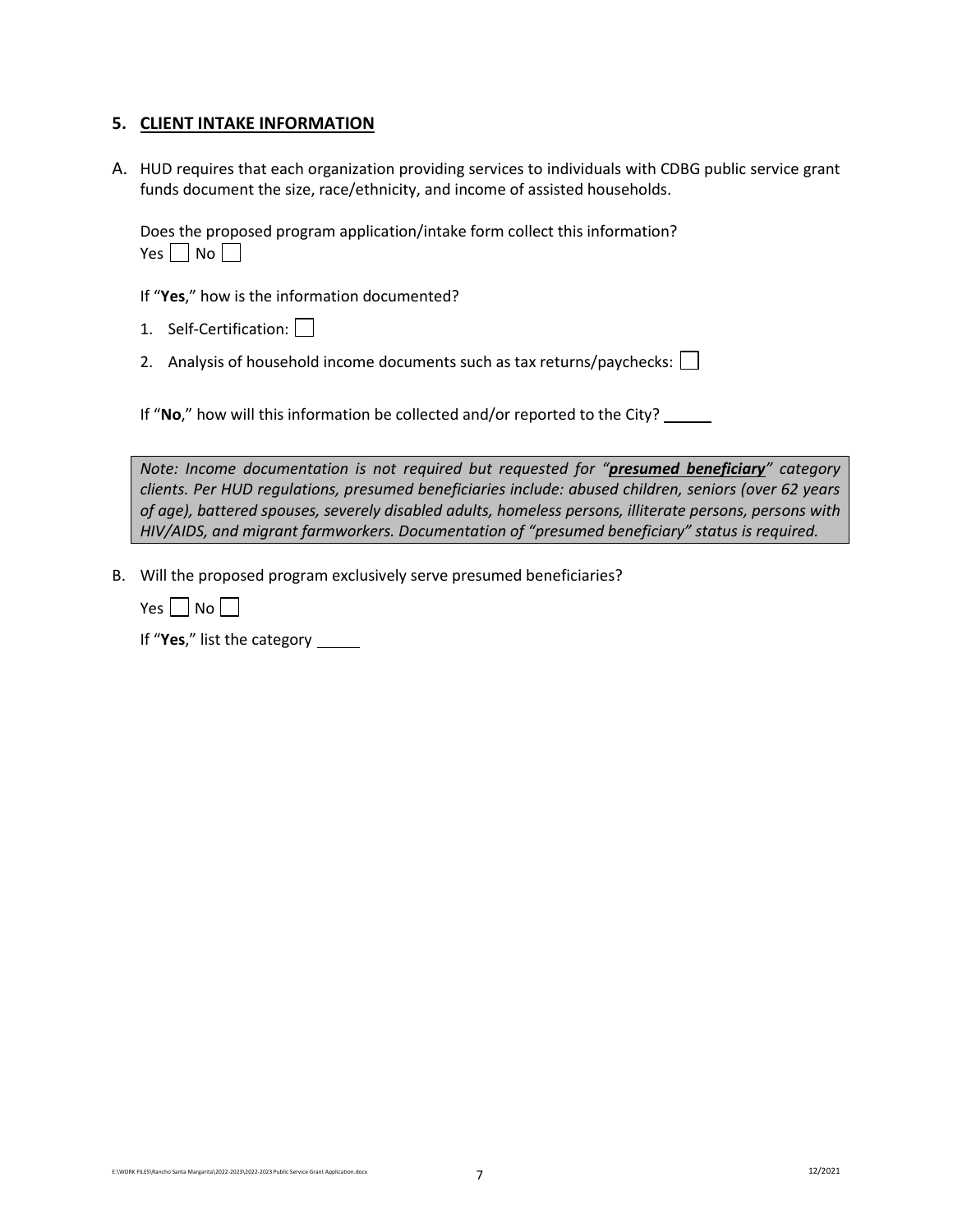#### **6. CERTIFICATION**

I hereby certify that I am authorized to submit this application for CDBG public service grant funding provided by the City of Rancho Santa Margarita ("City") by the Board of Directors of **{Insert Applicant Name}** ("Applicant"). If grant funds are granted, funds will be used solely to benefit low- and moderate-income Rancho Santa Margarita residents. Applicant understands that general liability, auto liability insurance, and workers compensation insurance are required and will be provided per a grant agreement to be executed between the City and the Applicant. Applicant understands that grant funds are provided on a reimbursement basis and will provide appropriate documentation to substantiate expenditures submitted for reimbursement. Grant funds will be administered according to this agreement and consistent with applicable federal regulations. If the Applicant fails to serve eligible Rancho Santa Margarita residents during the term of the contract or fails to substantially attain projected accomplishments (defined as at least 75% of the projected number of persons to be served), Applicant may be required to repay all or a portion of funds already disbursed to the Applicant by the City and/or forego receipt of additional grant funds. The Applicant also certifies that it is in compliance with all local zoning/land use regulations and possesses all required licenses and permits to operate/provide the program.

Name:

Title:

Signature Date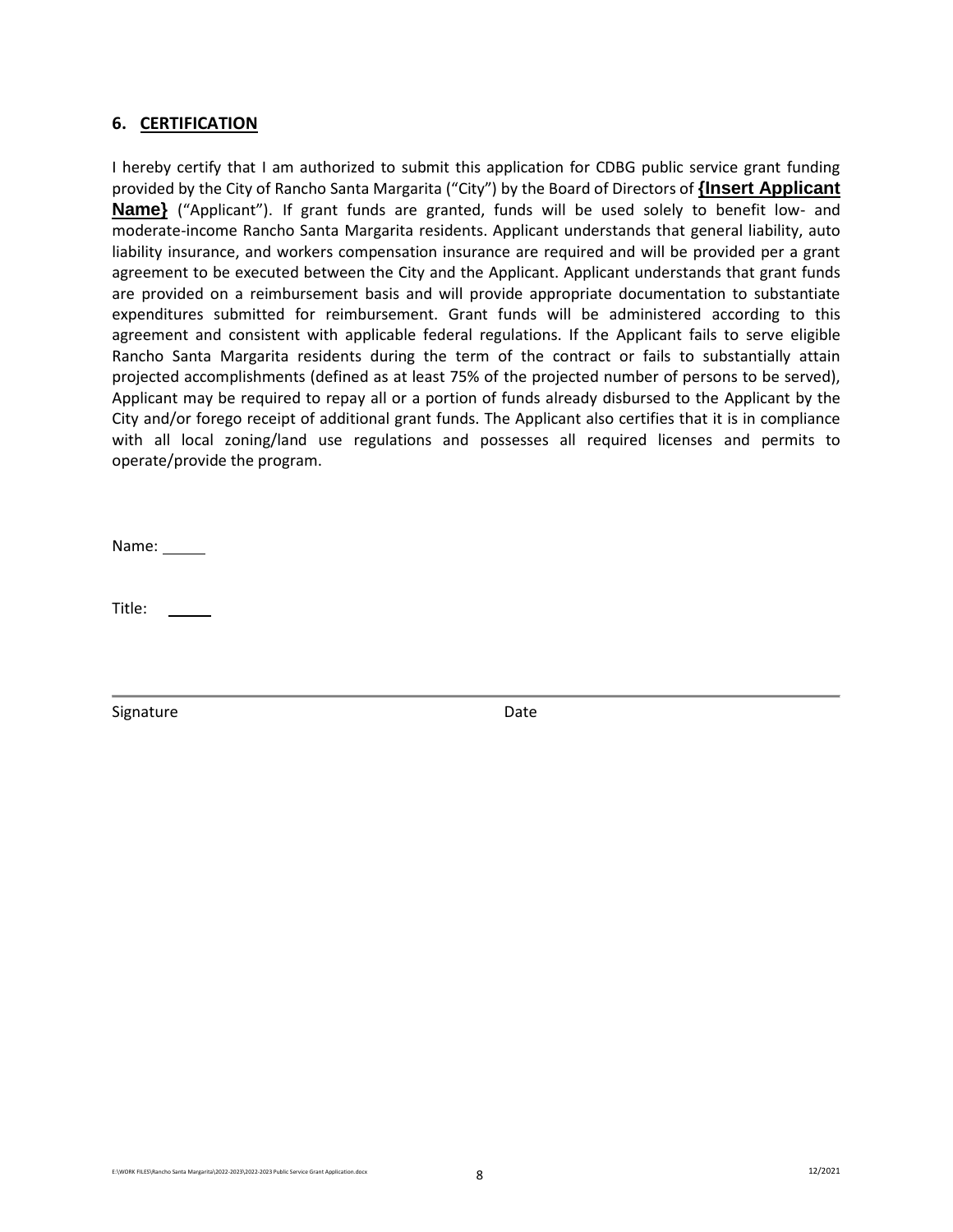# **ATTACHMENT A PROPOSED 2022-2023 PROGRAM BUDGET**

| <b>BUDGET CATEGORY</b>                                    | CDBG\$ | OTHER \$ | TOTAL \$ |
|-----------------------------------------------------------|--------|----------|----------|
| <b>Agency Administration Staff</b><br>Salaries & Benefits | \$     | \$       | \$       |
| Program Staff Salaries &<br><b>Benefits</b>               | \$     | \$       | \$       |
| Program Supplies                                          | \$     | \$       | \$       |
| Rent/Lease                                                | \$     | \$       | \$       |
| Communications                                            | \$     | \$       | \$       |
| <b>Utilities</b>                                          | \$     | \$       | \$       |
| Insurance                                                 | \$     | \$       | \$       |
| <b>Professional Services</b><br>(Specify)                 | \$     | \$       | \$       |
| Other (Specify)                                           | \$     | \$       | \$       |
| Other (Specify)                                           | \$     | \$       | \$       |
| Other (Specify)                                           | \$     | \$       | \$       |
| Other (Specify)                                           | \$     | \$       | \$       |
| <b>TOTAL</b>                                              | \$     | \$       | \$       |

# **List Source of "Other" Program Funds**

| <b>SOURCE OF OTHER PROGRAM FUNDS</b> | <b>AMOUNT OF OTHER</b><br><b>PROGRAM FUNDS</b> | <b>ARE FUNDS ALREADY</b><br><b>SECURED VIA CONTRACT?</b> |
|--------------------------------------|------------------------------------------------|----------------------------------------------------------|
|                                      | \$                                             | Yes  <br>Nol                                             |
|                                      | \$                                             | Yes  <br>Nol                                             |
|                                      | \$                                             | Yes<br>Nol                                               |
|                                      | \$                                             | Yes<br>Nol                                               |
|                                      | \$                                             | Yes<br>Nol                                               |
| <b>TOTAL</b>                         |                                                |                                                          |